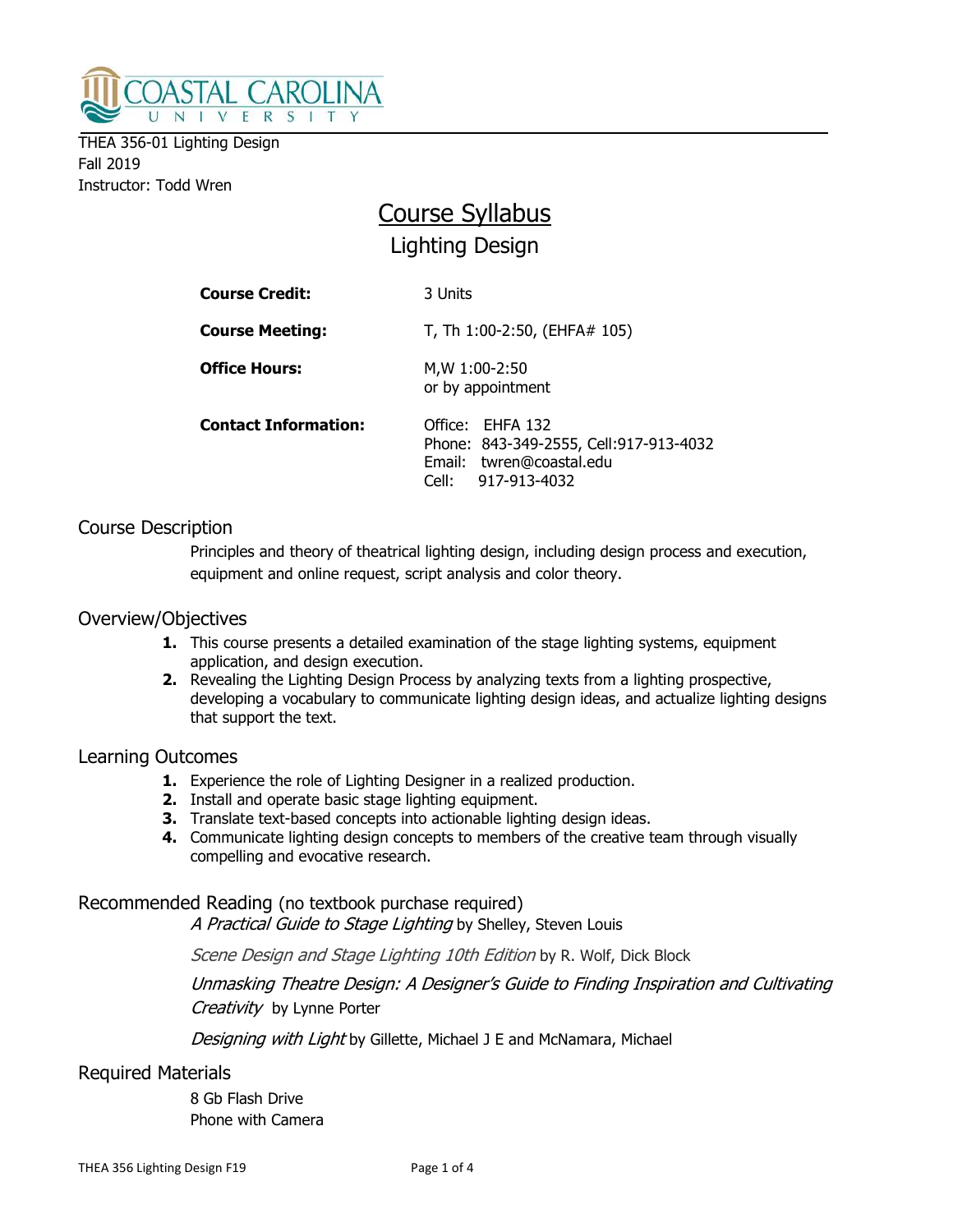## **Organization**

Class will be divided into three parts.

 1) Lecture: Classroom discussions of lighting design principle and application. Respectful class discussion is essential. Participation in this class should offer a safe and stimulating environment for students to hone their spoken communication skills, and students will be evaluated on both the quality and quantity of their participation. At times, information shared in the class may be of a confidential nature. Students are expected to respect this confidence as needed.

2) Lab Projects: Students will complete assignments in the light lab outside of scheduled class times. These projects will require students to photograph or video tape their projects. Design projects provides an opportunity for students to apply theories from the lectures to practical exercises. Lab projects may take 1-3 hours each to complete.

3) Technical Lab Hours: Students will work a total of 15 hours over the semester either in scheduled Lab Hours or working in specific lighting capacities for specific productions. Scheduled Lab Hours are every Friday from 1p-6p. There will be a limited number of Lab hours on Saturdays throughout the semester and specifics will be given in class. Lighting labs occur in a variety of venues across campus, please ask where any given Light Lab will occur. Completing any one of the following title roles will fully complete your Lab requirement. Failing to fulfill lab hours will lower your final grade one letter grade for every 1.5 hours missing.

Lighting Positions available. Consult the production calendar on Sharepoint for specific dates.

- Assistant Master Electrician: Required 3 weeks prior to Opening and all work calls.
- Lighting Board Programmer: Required evenings/days 9 days prior to Opening.
- Light Board Operator: Required evenings/days 3 days prior to Opening and all Performances.
- Follow Spot Operator: Required evenings 6 days prior to Opening and all Performances.

| <b>Dates</b>  | <b>Topic</b>                                       | <b>Assignments Due</b> |
|---------------|----------------------------------------------------|------------------------|
| 8/22          | <b>Class Introduction</b>                          |                        |
| $8/26 - 9/1$  | Properties and Functions of Light<br>Light Lab     |                        |
| $9/2 - 9/8$   | Fixture Type and Uses<br>Focus                     |                        |
| $9/9 - 9/15$  | Areas and Systems<br><b>Control Systems</b>        |                        |
| $9/16 - 9/22$ | Color<br>Color 2                                   |                        |
| $9/23 - 9/29$ | <b>Texture</b><br>Aesthetics - Putting it together |                        |
| $9/30 - 10/6$ | <b>Script Analysis 1</b><br><b>Design Process</b>  |                        |

## Course Schedule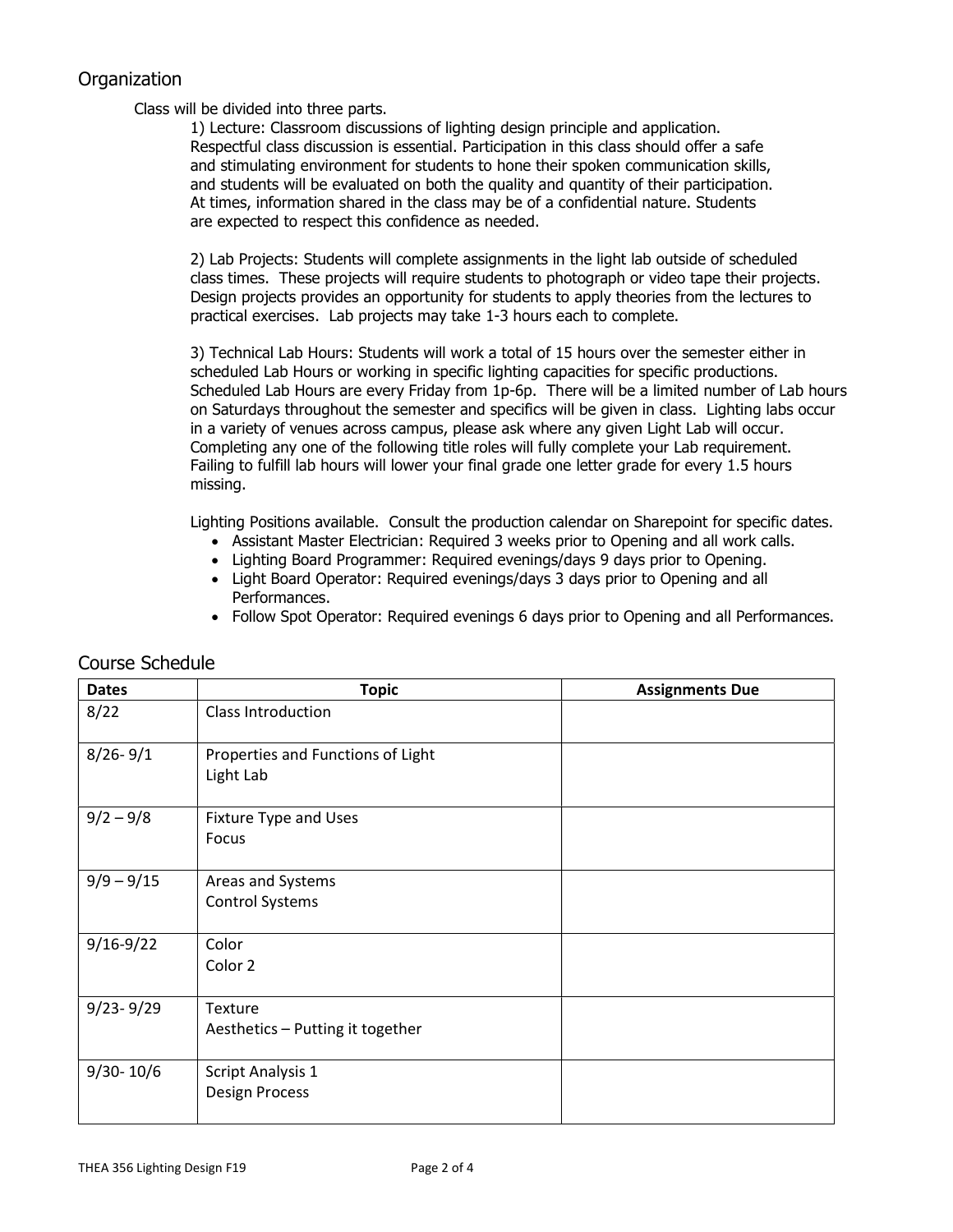| $10/7 - 10/13$  | Mid Term                  | Mid Term Project: |
|-----------------|---------------------------|-------------------|
| $10/14 - 10/26$ | Visual Research           |                   |
| $10/27 - 11/3$  | Actionable Ideas          |                   |
| $11/4 - 11/10$  | <b>Problem Solving</b>    |                   |
| $11/11 - 11/17$ | Light Plot                |                   |
| $11/18 - 11/24$ | <b>Lighting Paperwork</b> |                   |
| $11/25 - 12/1$  | <b>Thanksgiving Break</b> |                   |
| $12/2 - 12/8$   | Rock n Roll Project       |                   |
| 12/8            | <b>Final Exam</b>         |                   |

Class schedule and topics are subject to change at the discretion of the instructor

### Policies

#### **Attendance**

Students are expected to attend class and to be on time. When conflicts are unavoidable, a student must arrange an excused absence with the instructor at least 48 hours in advance or provide a signed note from a care provider clearly stating the student is medically required to stay home. Students who miss class, excused or unexcused, are responsible for material covered on that day, for turning in any assignments due that day, and for getting any new assignments. There are no "free" unexcused absences. Three unexcused absences will lower the student's final grade by one letter grade and each subsequent absence will further lower the student's final grade by  $\frac{1}{2}$  a letter grade. Students with absences, excused or unexcused, totaling 25% of all class meetings will receive a grade of "F". Arriving more than 5 minutes after the start of class shall be considered late arrival. Two late arrivals shall count as an unexcused absence.

#### Conduct/Collaboration/Cheating

This class is a concepts and skills class. I expect students to help each other to understand the skills used in class and to actively discuss intellectual and conceptual ideas presented. Each student must submit their own work and will be held accountable to explain the tools and processes utilized to solve the specific tasks.

Please review the "2019-2020 Code of Student Conduct" portion of your Student Handbook.

https://www.coastal.edu/media/2015ccuwebsite/contentassets/documents/deanofstudents/ 2019-2020CodeofStudentConduct.pdf

Students are required to silence alerts on all devices and telephones. Any student disrupting class may be required to leave the classroom.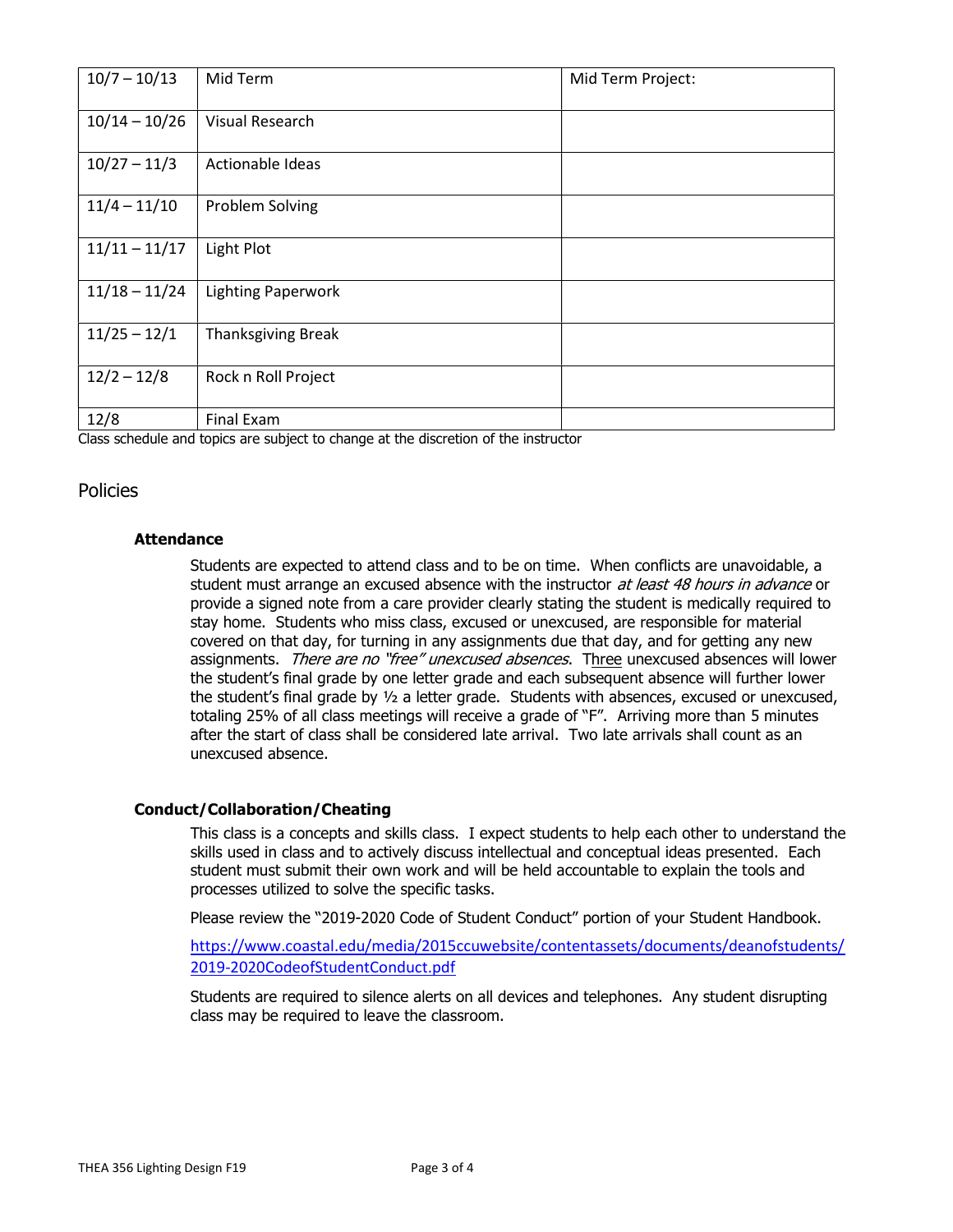#### Homework

Assignments for this class consist of visual projects created digitally and in the light lab. Students will be responsible for taking good quality photographs of their work, adding notes and comments to their photos, and uploading Adobe pdf documents to Moodle. Some design projects will require collecting images from the internet, library, or photographs and organizing them into a design presentation with text descriptions of each image. All Images must be of sufficient resolution and size to clearly express your ideas. Projects MUST be submitted as *Project\_Name\_1<sup>st</sup> Initial of First Name and first 6 letters of Last Name*. For example: my Cue List project would be named Cue List TWren.pdf. It is essential files are submitted in the format required by the project rubric or in class instructions. Misnamed or unreadable submissions will receive zero credit. The theatrical review required **MUST** be evaluated by the writing center before final submission.

All printed, digital or paper, assignments must include the following:

- Student's Name
- Name of the Assignment
- Page Numbers, if Multiple page document
- Digital submissions must conform to the file naming format detailed on the assignment
- Multi Page, Printed assignments must be stapled together

Assignments are due at the start of the class on the due date. Late assignments will not be accepted.

Students with circumstances affecting their ability to complete assignments on time should arrange 48 hours in advance of due date/time to be eligible for an extension. Extension granted will only extend due date to the next class meeting.

#### Students with Disabilities

Coastal Carolina University wants each student to be successful and given equal opportunity to achieve their fullest potential. Any student needing accommodation due to a disability  $$ physical, learning, and/or psychological- will be provided the means necessary to achieve their goals. For further information, please contact Accessibility and Disability Services at 843-349- 2341.

#### Grading Scheme

The class semester grade will be weighted as follows:

| Attendance                   |       |                                           |
|------------------------------|-------|-------------------------------------------|
| Lab Hours, 15 hours required |       | One Letter Grade for every 1.5 Hrs Missed |
| Quizzes, 8 x 25 pts each     |       | 200 pts.                                  |
| <b>Homework Assignments</b>  |       | 350 pts                                   |
| Lab Projects                 |       | 250 pts.                                  |
| Mid Term Project             |       | 250 pts.                                  |
| Final Project                |       | 300 pts.                                  |
| Rock n Roll Project          |       | 300 pts.                                  |
| Mid Term Exam                |       | 150 pts.                                  |
| Final Exam                   |       | 200 pts.                                  |
|                              | Total | 2000 pts.                                 |